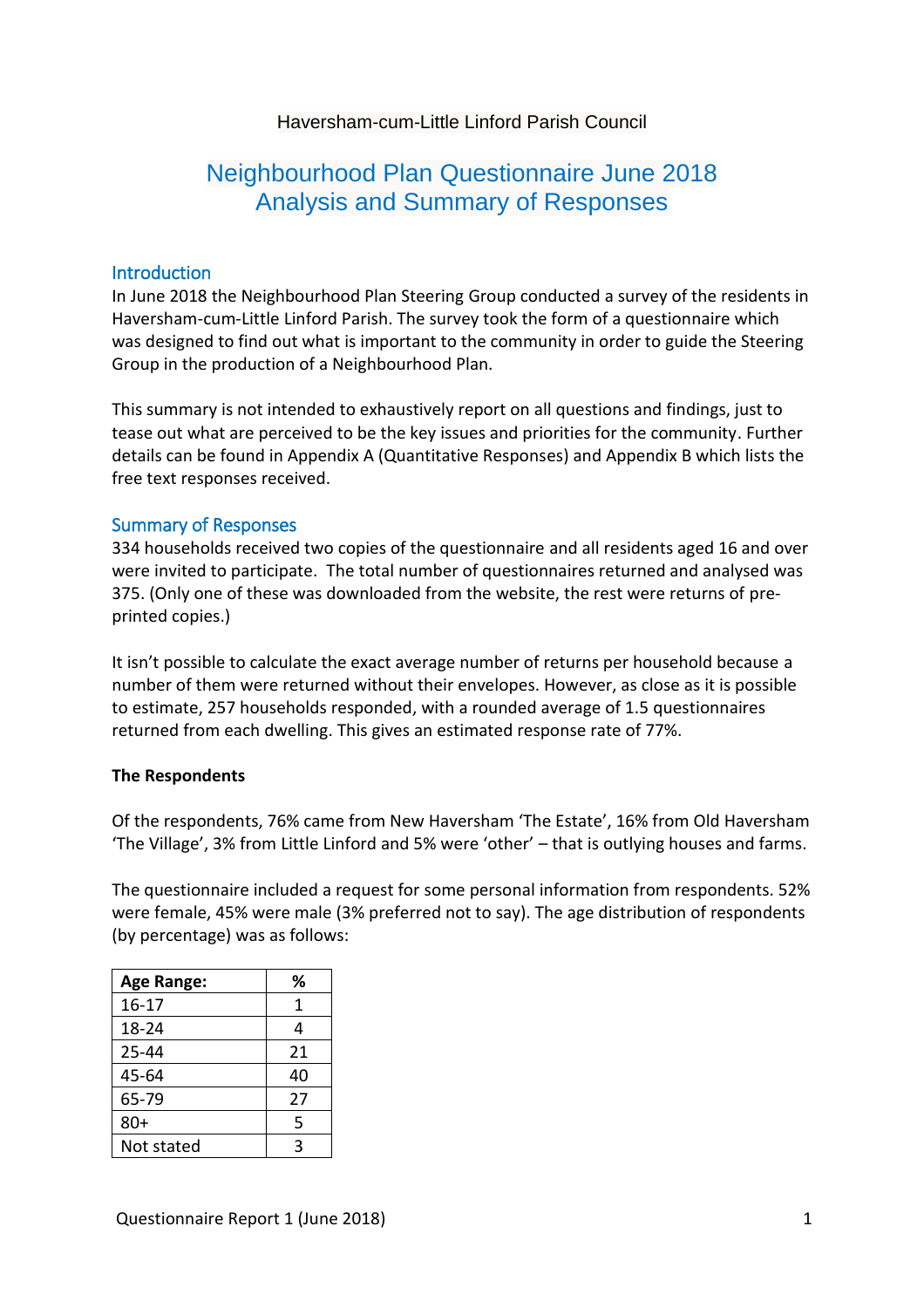The length of residency in the community is as follows:

| <b>Residency (years)</b> | ℅  |
|--------------------------|----|
| Less than 5              | 15 |
| 5-9                      | 17 |
| 10-19                    | 17 |
| $20 - 29$                | 15 |
| $30+$                    | 35 |

The question related to work status was answered as shown below:

| Work          | %  |
|---------------|----|
| Employed      | 48 |
| Self Employed | 13 |
| Retired       | 33 |
| Student       | 2  |
| Other         |    |

## **Housing**

Based on the evidence of the initial community meeting, by far and away the greatest preoccupation of the community is with any plans for new housing – numbers, locations and types. New housing development will be a very important and visible part of the overall Neighbourhood Plan, and ultimately the whole landscape. In the earliest stages of the planning process, the most vocal members of the community were adamant that any development at all was unacceptable to them. The questionnaire has made it possible to discern a broader range of views.

Question 4 specifically addressed the issue of types of housing required in the community. 91% of responses to this section indicated preferences (expressed in terms of level of importance) for different types of houses that the community should be planning for. The answers of a small minority of respondents to this and other questions in the survey have indicated that they are implacably opposed to any housing developments of any kind in any part of the parish.

Accepting that we have to make room for some housing development in the parish, a fairly large number of sites have been mentioned in responses to the questionnaire. These are, in no particular order:

- Land adjacent to the Gayhurst Road, North of Little Linford
- Land to the West of Brookfield Road
- Land to the West of the North end of Wolverton Road
- Land to the North of Chalmers Ave., Rowan Ave., Keppel Ave.
- Land to the East of Wolverton Rd., South of current building boundary
- Land between Upper and Lower Haversham (aka Haversham Village and 'The Estate')
- Land known as 'The Triangle', High Street Haversham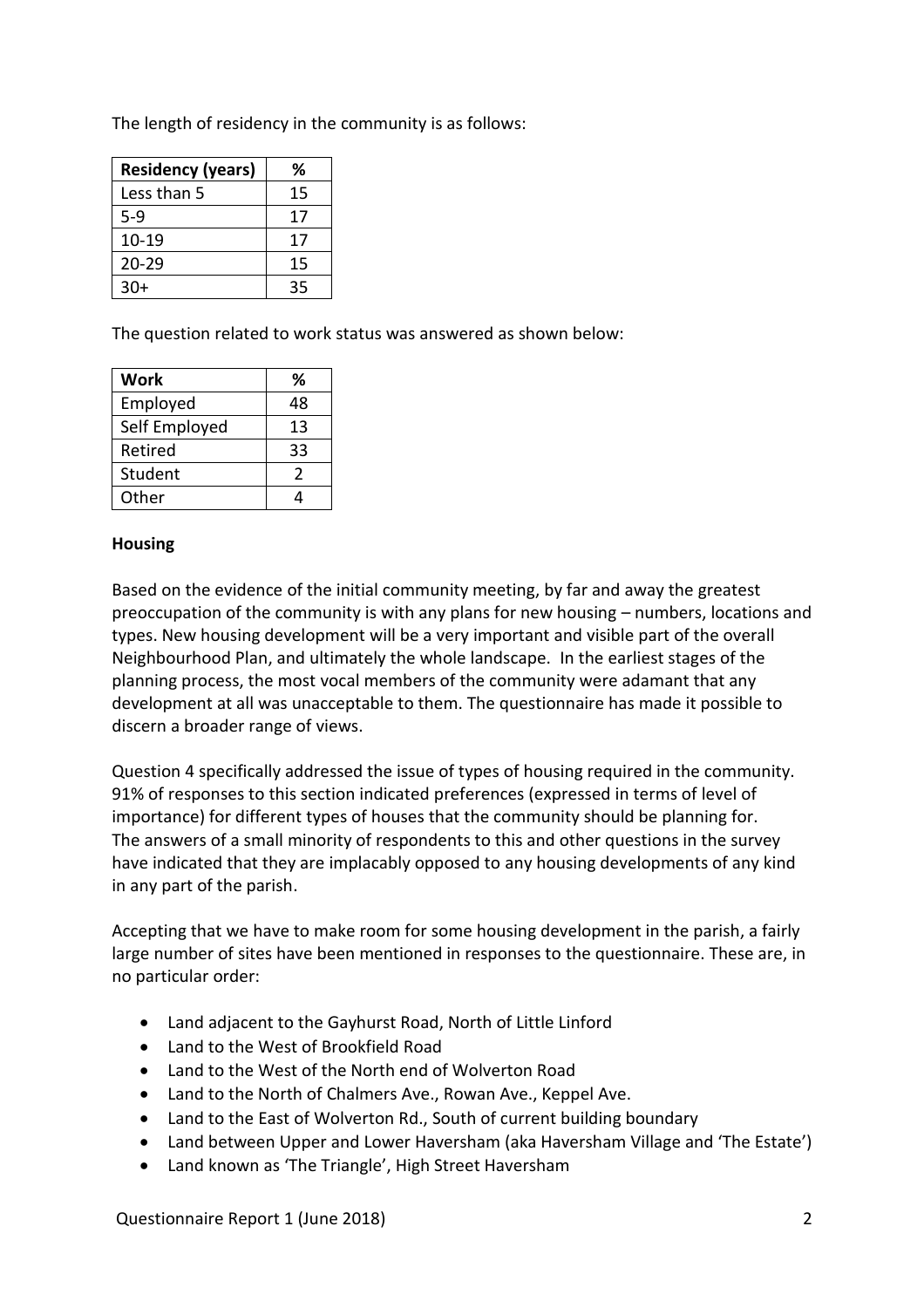- Land adjacent to the road between Haversham and Little Linford
- Land adjacent to the M1, Little Linford Lane
- Land adjacent to the road between Little Linford and parish boundary with Gayhurst
- Between Upper Haversham and Castlethorpe
- Between Lower Haversham and Little Linford

All of these sites have been mentioned at least once (and some cases only once) in the responses; some of them have been suggested quite frequently. However, it should be noted that the intention of the questionnaire was not to identify or endorse sites for development.

# **Community Priorities**

Neighbourhood plans require a robust framework on which the vision for the future can be hung. At the start of the development process, the Neighbourhood Plan Steering Group identified six factors that on first analysis seemed to be key priorities for the community. These were identified by considering and where appropriate adopting issues that other communities have felt were important in their own plans for the future, or by considering the specific local circumstances of Haversham-cum-Little Linford.

These issues were discussed and affirmed as key priorities for the community at the first public Neighbourhood Plan meeting. To these six, 'protecting agriculture' was added as a seventh key issue following discussion at the public meeting. The full list is given below (Table 1). In the questionnaire, residents were asked to indicate the importance of each priority (Very Important, Important, Not Important, Don't Know). The aggregated results are ranked in the table, in terms of importance, expressed as percentages of the total of responses.

| <b>Priority</b>                              | % Very    | % Very Important |
|----------------------------------------------|-----------|------------------|
|                                              | Important | and Important    |
| <b>Managing Traffic</b>                      | 79        | 100              |
| <b>Protecting Sensitive Landscapes</b>       | 72        | 96               |
| Avoiding Harm to Biodiversity                | 64        | 94               |
| <b>Protecting Agriculture</b>                | 62        | 96               |
| Protecting Characteristics of Current        | 60        | 90               |
| Settlements                                  |           |                  |
| <b>Preserving Heritage</b>                   | 55        | 95               |
| Preserving or Enhancing Community Facilities | 49        | 95               |

Table 1. Community priorities ranked by importance from questionnaire.

All of the priorities should be considered important to a significant degree. Even the priority that ranked lowest in the questionnaire (Preserving or Enhancing Community Facilities) was considered important or very important by 95% of respondents. This indicates: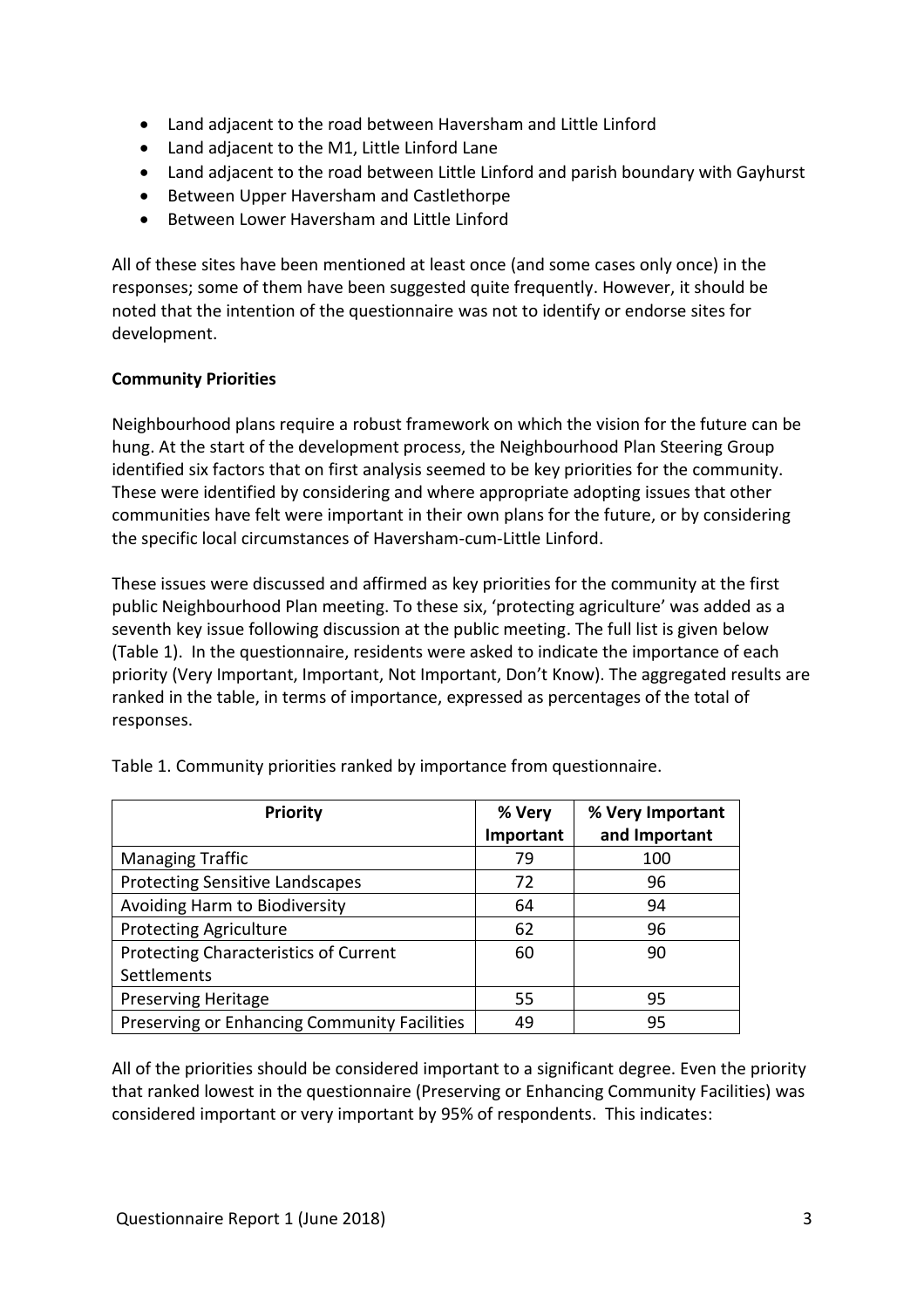- 1. That all the priorities that were originally identified have been affirmed as significant or very significant to the community, due to their uniformly high, or very high ranking.
- 2. That the addition of 'protecting agriculture' as a priority was a correct addition, as it comes 4/7 in the ranking, with 96% of respondents considering it either very important or important.
- 3. That these priorities are best fitted to help us articulate our vision for the future of our community.
- 4. That this set of priorities can individually and collectively serve as tests that will be applied to any potential development area within the parish, to establish the area's validity.

# **Managing Traffic**

Everyone (with the exception of two individuals) who responded to the questionnaire ranked managing traffic as most important, or important as a community priority. Rounding up this makes 100% of the community. In responses to question 3 ("What are the three most important factors we should take into account in identifying suitable land for housing development?") a regular and recurring reported factor is traffic. Frequently the answer has been given as just one word – 'traffic' - but it has also been qualified as a problem in terms of volume, speed, and safety; noise and other pollution.

The problem of traffic, and the resolution of that issue is a preoccupation that pervades the responses in the questionnaires, and in particular the responses to Question 8 ('If we are not to make traffic on our roads any worse in our own plan, what general locations around the Parish would be best for us to look at?'). Here is a preliminary attempt to classify and summarise the responses. These are:

- 1. A widely held difficulty with the apparent intractability of the problem of increasing traffic with any additional housing (more housing almost invariably leads to more vehicles and traffic, especially in a village setting).
- 2. A recognition that the location of Haversham just to the North of Milton Keynes leads to a significant volume of commuter traffic through the village, either from MK heading North, or from Northampton and the village communities to the North, heading South. This trend is perceived to be increasing.
- 3. The 'school run' into and away from Haversham School creates an additional burden at rush hour, especially with children coming in from outside the community
- 4. There are many suggestions for partial (mitigating) solutions to the increased burden of traffic – speed bumps, additional roundabouts, traffic chicanes on busy through roads, a zebra crossing across the Wolverton Road.
- 5. Suggestions for large scale road schemes to take traffic away from built up area, namely by-passes, the major widening of existing roads, building a bridge and dual carriageway across the river Ouse.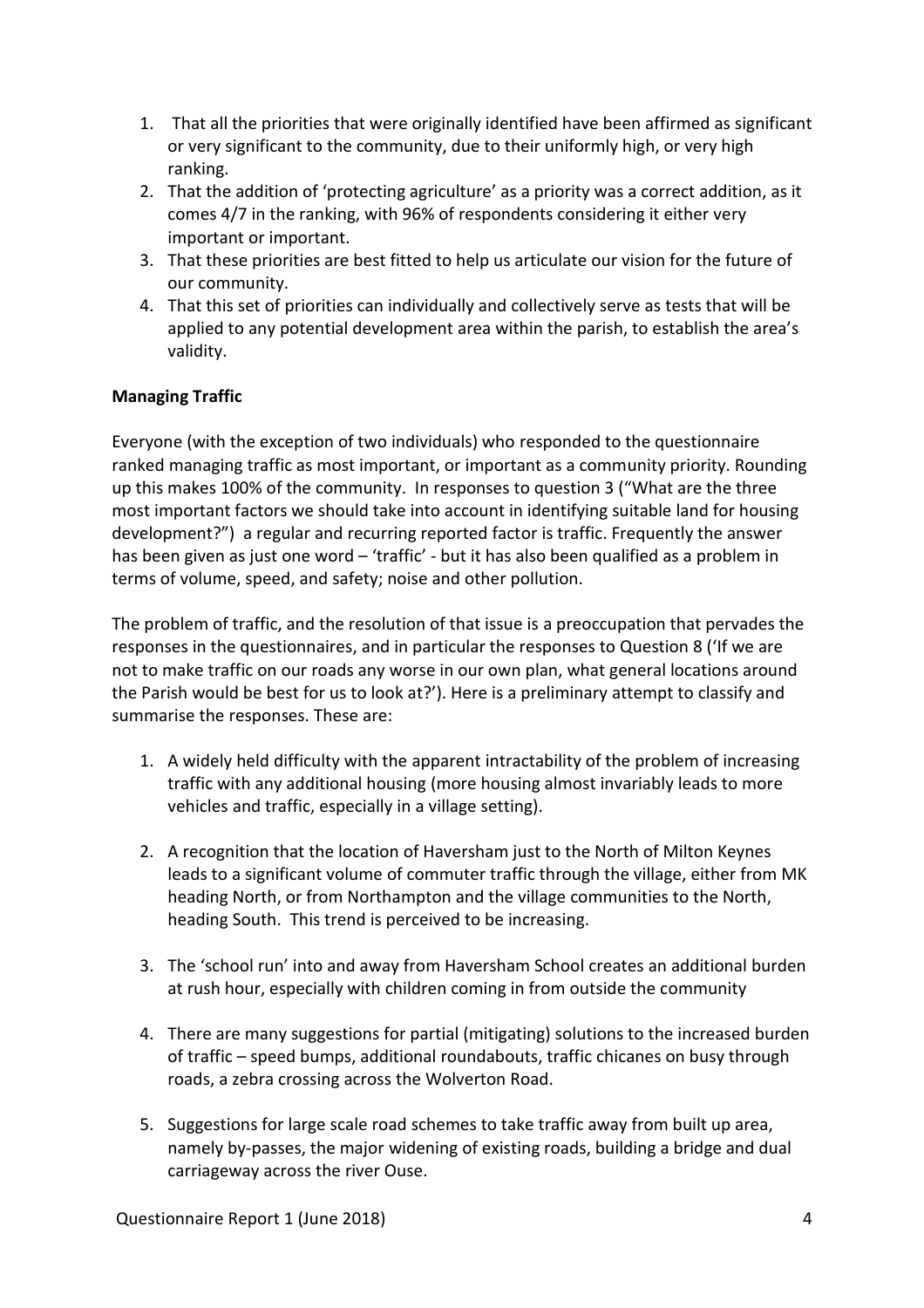- 6. The creation of housing developments in areas geographically remote from existing settlements in order to prevent further growth of traffic pressure in built up areas.
- 7. The strategy of creating a number of small scale developments that will not create single point source traffic congestion of any magnitude.

#### **Protecting Sensitive Landscapes**

This is ranked second as a community priority with 96% of respondents stating it was Very Important or Important. The priority was identified and discussed at the first public meeting as relating to developments potentially interfering with areas that might be regarded as sensitive landscapes.

## **Avoiding Harm to Biodiversity**

When asked to rate the importance of Avoiding Harm to Biodiversity, 94% indicated it was either Very Important (64%) or Important (30%).

#### **Protecting Agriculture**

'Protecting Agriculture' emerged as a priority following the first village open meeting concerning the Neighbourhood Plan. The answer to question 16 of the survey ('Most of the land in the Parish is actively used for farming. Do you think that the Neighbourhood Plan should seek to protect this current pattern of land usage?') gave an overwhelming positive response with 89% of those who answered in support. Only 4% answered to the contrary, the remainder (7%) indicating that they didn't know.

The answers to the follow-up (free text) section of question 16 demonstrate the exceptional importance that farming has in the minds of the parish inhabitants. The views and sentiments of the community are broad ranging, and by and large thoughtfully arrived at. People also hold the agricultural landscape in a deeply held affection located in their local feeling for the land, but also are concerned about the strategic role that farming has in the long term food security in the light of Britain leaving the EU.

The following list represents a summary of the responses in the questionnaire:

- 1. Agriculture has defined the landscape of Haversham-cum-Little Linford, and continues to shape where we live.
- 2. Most of the land in the parish is given over to farming; this balance should be retained, whilst recognising that a modest amount of land must be given over to housing development.
- 3. Agriculture is responsible for creating a landscape of great charm; farmers are seen as custodians of the landscape through their practices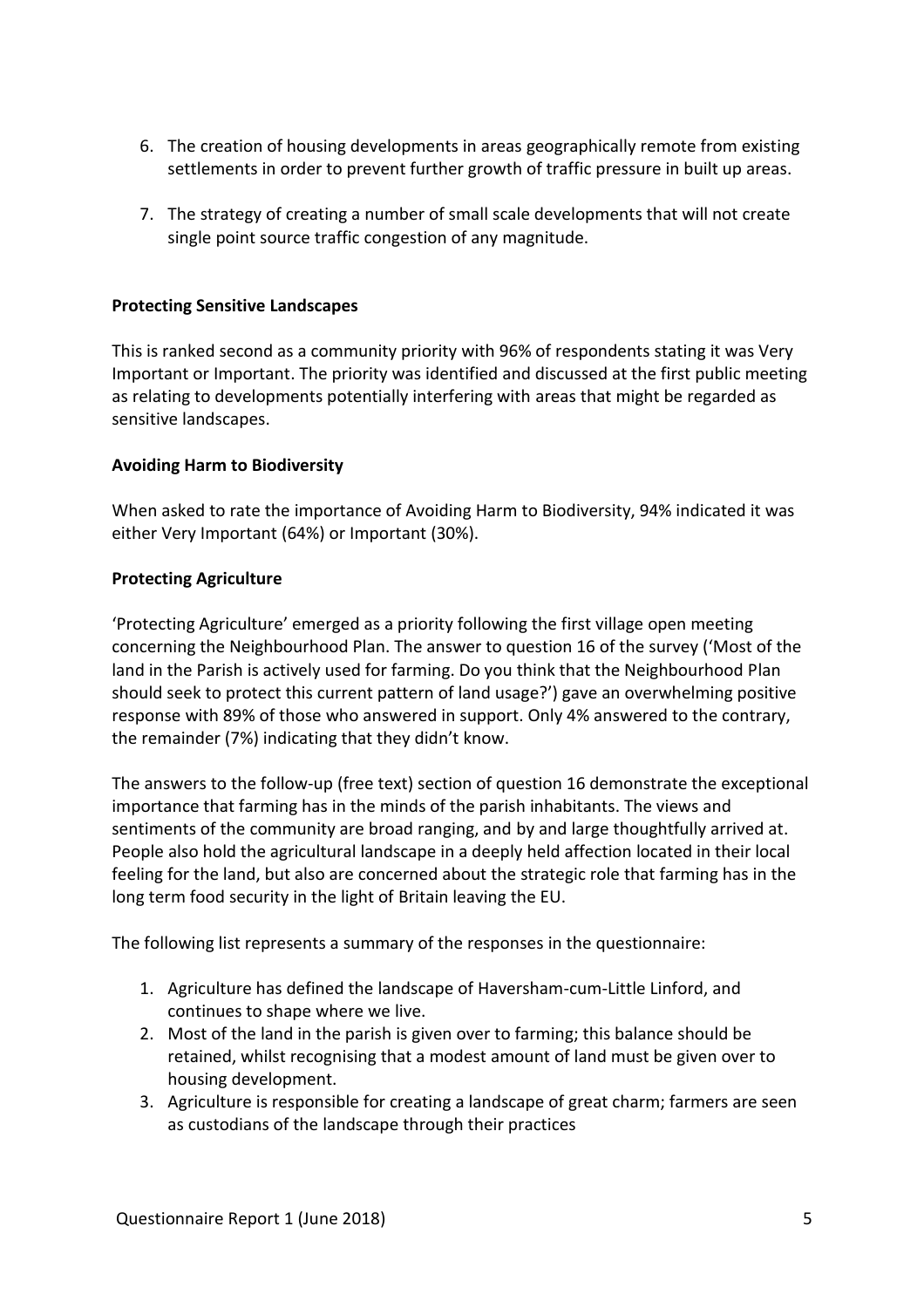- 4. Farming practices help maintain an environment that supports wildlife diversity through means of field management but also through maintaining hedgerows, copses, woodlands and new plantings.
- 5. The best way to preserve the historic and traditional character of the landscape is to maintain farming.
- 6. Agriculture has an exceptionally important strategic role in our national life, in securing food, especially at a time of vulnerability created by Brexit.
- 7. Other than the floodplain of the River Ouse to the South, most of the land in the parish is high quality agricultural land suitable for arable production.
- 8. Farming is the most important sustainer of our economically important and cherished landscape in the long term, into the future; high value agricultural land is a fixed resource and diminishing with every developer intervention.
- 9. The community has a deep and abiding love for the landscape as it exists now
- 10. There is also some affection in the community for the individuals who make their livelihoods from working the land, and also contribute so much to the community

## **Protecting Characteristics of Current Settlements**

The current settlements of the parish are very different from each other. The settlement known as New Haversham, alternatively Upper Haversham or The Estate, mostly comprises brick built housing put up in a series of speculative building ventures in the 1930s, and very typical of the period. The remainder of the houses in this area of the parish consist of standard design infill blocks including some bungalows, from the 1960s, up to the construction of a small block of mixed social housing completed in the late 1990s.

Old Haversham (also at times Haversham Village or Lower Haversham) is the part of the community that is mentioned in the Domesday Book. A distinctive settlement, it has a number of unique buildings built in the local Jurassic limestone, a grade I listed church, C17 dovecotes and a range of limestone built vernacular cottages. The linear village clustered around the High Street is completed by limestone built agricultural buildings.

Little Linford is a small hamlet, the characteristics of which are difficult to discern as most of the settlement turns its back on the road, and is cloaked by trees. The attractive limestone built church of SS Leonard and Andrew, originally a small chapel-at-ease of Tick ford Abbey, is revealed only by close approach down a lane through a collection of individual modern dwellings that comprise the settlement, apart from a grade II listed farmhouse.

Responses to Question 7 ('Do you think the Neighbourhood Plan should ensure that any new building developments in our community are sympathetic to existing building styles by using similar materials and designs?') suggests that the idea of maintaining the character of the different areas is valued. 84% agreed with the question, whilst only 9% disagreed. 6% didn't know.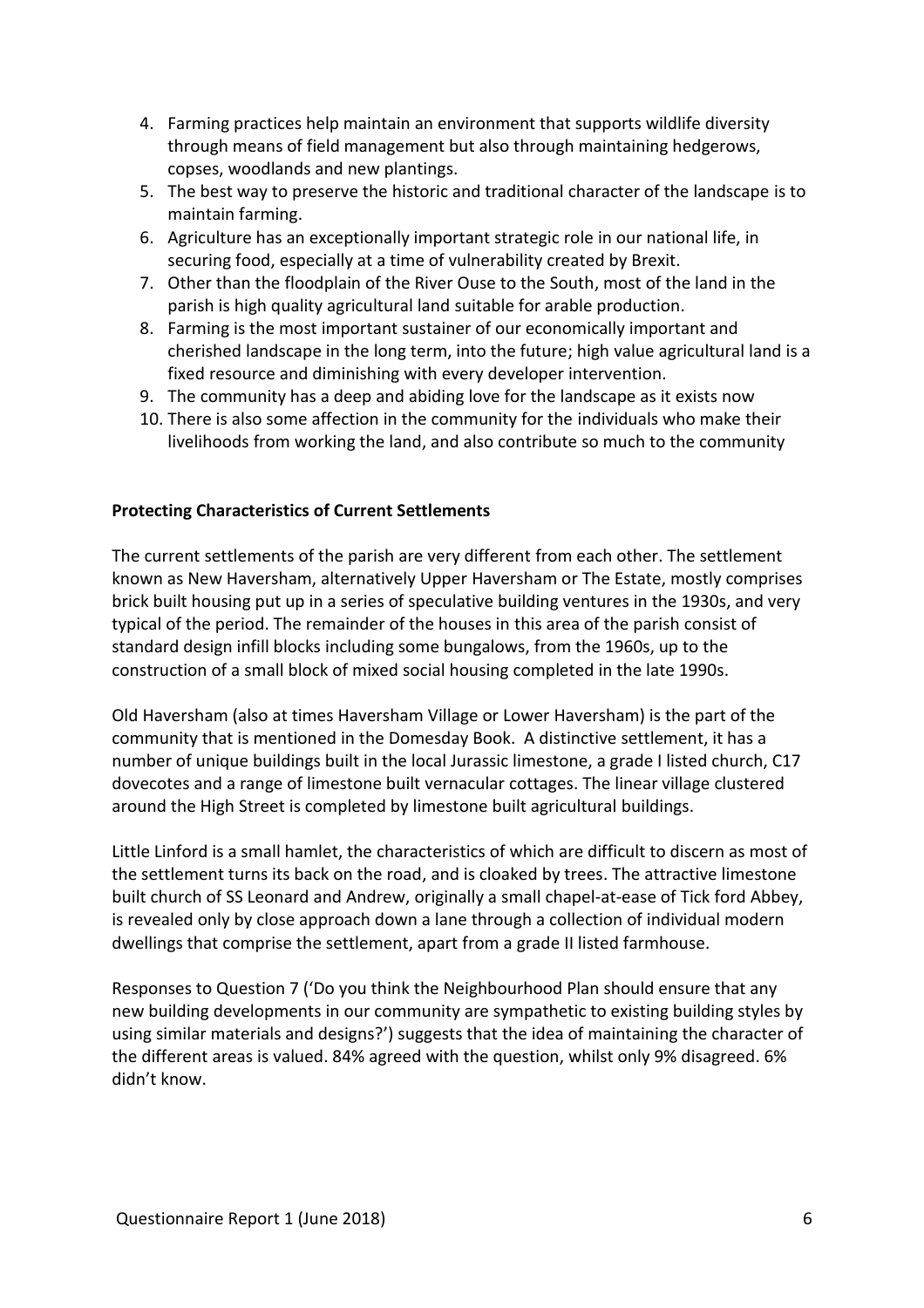# **Housing Type**

The table below summarises the importance of different house sizes by bedroom number, as well as design (bungalows, flats and specialist housing), ranked by the % who ranked them as important, and very important

| <b>Type of Home</b>                         | % Very<br>Important | % Important<br>and Very<br>Important |
|---------------------------------------------|---------------------|--------------------------------------|
| Specialist Housing for older retired people | 35                  | 70                                   |
| <b>Bungalows</b>                            | 27                  | 71                                   |
| 1 -2 bedroom houses                         | 24                  | 72                                   |
| 2/3 Bedroom Houses                          | 24                  | 76                                   |
| 1-2 bedroom flats                           | 12                  | 39                                   |
| 4 + Bedroom Houses                          | 10                  | 40                                   |

## **Preserving Heritage**

95% of respondents indicated that preserving heritage was either Very Important (55%) or Important (40%).

#### **Preserving or Enhancing Community Facilities**

A broad range of community facilities are central to the life of the parish community. The table below lists the significance of community facilities ranked by % of respondents who considered each in terms of importance, as very important, or both very important and important.

| <b>Facility</b>                          | % Very    | % very Important |
|------------------------------------------|-----------|------------------|
|                                          | Important | and Important    |
| Haversham School                         | 71        | 92               |
| Recreation Ground, Manor Drive           | 60        | 90               |
| Social and Community Centre, Manor Drive | 52        | 91               |
| The Green in The Crescent                | 41        | 73               |
| St. Mary's Church, Haversham             | 36        | 76               |
| The Allotments                           | 34        | 80               |
| The Greyhound Public House               | 32        | 69               |
| Sailing and Angling Amenity Lakes        | 28        | 67               |
| St. Leonard's Church, Little Linford     | 23        | 56               |

These numerical rankings are supplemented by the free text answers of questions 10 ('What enhancements or changes to existing facilities would you like to see?') and 11 ('What additional community facilities would you like to see being developed from any additional financial resources?'). A significant number of suggestions have been made, such as